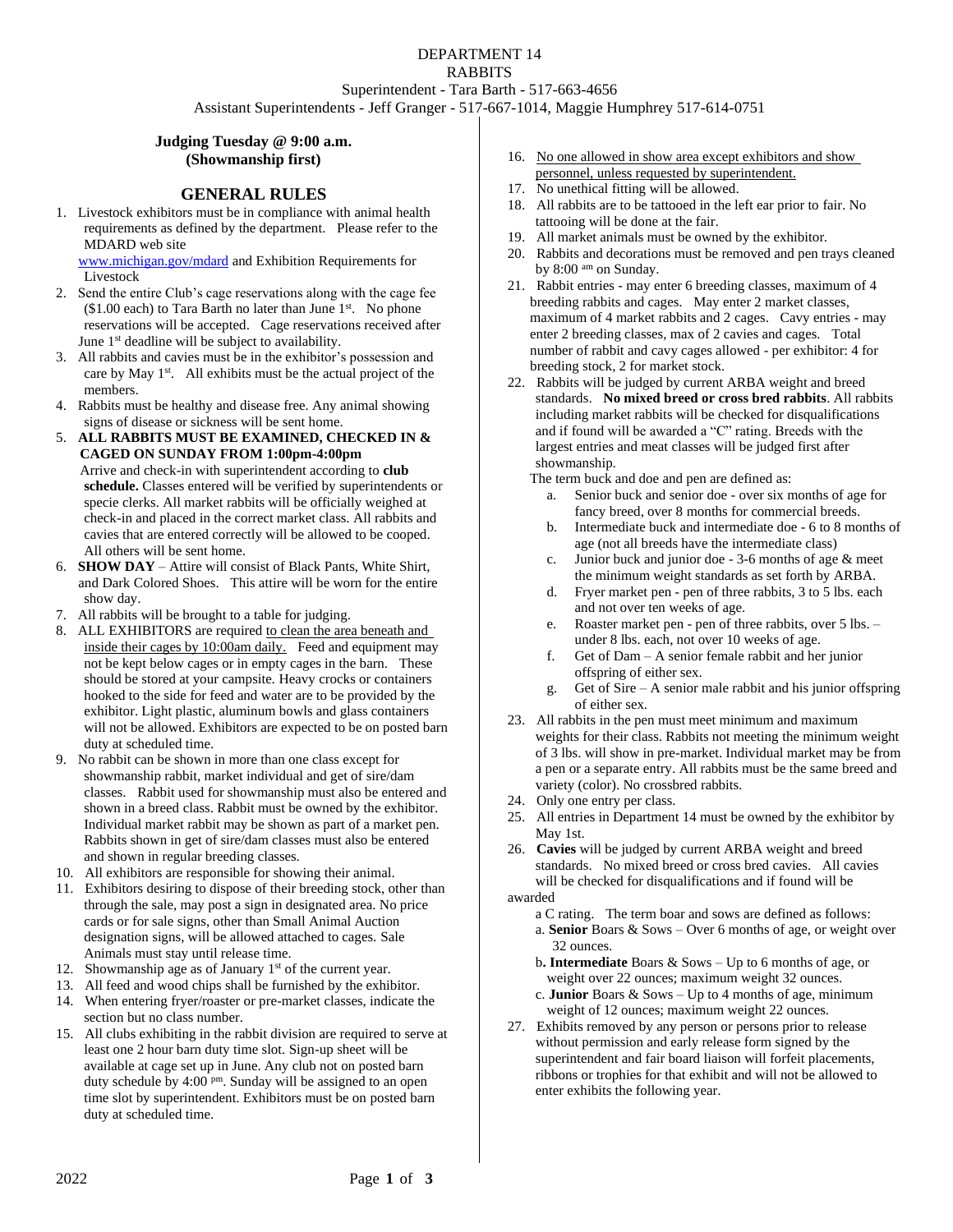## DEPARTMENT 14 RABBITS Superintendent - Tara Barth - 517-663-4656 Assistant Superintendents - Jeff Granger - 517-667-1014, Maggie Humphrey 517-614-0751

## **BREEDING RABBITS (Fancy/4 - Class Breeds)**

#### **SECTION 170 - MINI REX Ribbons**

Class 965. Sr. Buck 966. Sr. Doe 967. Jr. Buck 968. Jr. Doe 969. Best of Breed 970. Best Opposite of Breed

# **SECTIONS 171-182**

Classes same as Section 170

## **SECTION 171 - DUTCH**

## **SECTION 172 - FLORIDA WHITE**

## **SECTION 173 - MINI LOP**

## **SECTION 174 - NETHERLAND DWARF**

#### **SECTION 175 - HIMALAYAN**

#### **SECTION 176 - JERSEY WOOLY**

#### **SECTION 178 - TAN**

## **SECTION 179 - HAVANA**

## **SECTION 180 - HOLLAND LOP**

#### **SECTION 181 - POLISH BREED**

#### **SECTION 182 - ALL OTHER FANCY BREEDS** -

American Fuzzy lop, American Sable, English Angora, French Angora, Satin Angora, Belgian Hare, Britannia Petite, Standard Chinchilla, Dwarf Hotot, English Spot, Harlequin, Lilac, Rex, Rhinelander, Silver, Silver Martin, Tan, Mini Satins and Lion Heads

## **BREEDING RABBITS (Commercial/6 - Class Breeds)**

#### **SECTION 183 - CALIFORNIAN Ribbons**

Class 971. Sr. Buck 972. Sr. Doe 973. Intermediate Buck 974. Intermediate Doe 975. Jr. Buck

- 976. Jr. Doe
- 977. Best of Breed
- 978. Best Opposite of Breed

**SECTION 184 - 186** Classes same as Section 183

#### **SECTION 184 - NEW ZEALAND**

#### **SECTION 185 – SATINS**

#### **SECTION 186-ALL OTHER COMMERCIAL PUREBREDS**

**-** American, Giant Angora, Beveren, Blanc de Hotot, Champagne D' Argent, Checkered Giant, American Chinchilla, Giant Chinchilla, Cinnamon, Cre'me D'Argent, Flemish Giant, English Lop, French Lop, Palomino, Silver Fox

#### **SECTION 187 - SWEEPSTAKES**

Best of Breed from Sections 170-182 and 183-186

- Class
- 979. Best of Show Fancy
- 980. Reserve of Show Fancy
- 981. Best of Show Commercial
- 982. Reserve of Show Commercial

#### **SECTION 188 - RABBIT PRODUCTION**

## **Class**

- 983. Get of Sire
- 984. Get of Dam

#### **SECTION 189 - MARKET RABBITS**

**Class** 

- 985. All individual market rabbits will be placed in one of these classes after weigh-in.
- 986. Fryer Market Rabbit (1 rabbit) 3 ½ 5 ½ lbs. not over 10 weeks
- 987. Roaster Market Rabbit (1 rabbit) 5 ½ 9 lbs. not over 6 months.
- 988. Champion and Reserve Champion Market Rabbit
- 989. Pre-Market Rabbit (1 rabbit) under 3 lbs. not over 10 weeks.
- 990. All Market Pens will be placed in one of these classes after weigh-in:
- 991. Fryer Market Pen (3 rabbits) 3 ½ -5 ½ lbs each not over 10 weeks.
- 992. Roaster Market Pen (3 rabbits) 5 ½ 9 lbs each not over 6 months.
- 993. Champion and Reserve Market Pen
- 994. Pre-Market Pen 3 rabbits, under 3lbs, not over 10 weeks

#### **SECTION 190 - RABBIT SHOWMANSHIP Ribbons**

**Class** 

- 995. Showmanship Ages 8-9
- 996. Showmanship Ages 10
- 997. Showmanship Ages 11
- 998. Showmanship Ages 12
- 999. Showmanship Ages 13
- 1000. Showmanship Ages 14
- 1001. Showmanship Ages 15-16
- 1002. Showmanship Ages 17 and up
- 1003. Champion and Reserve Champion Showman